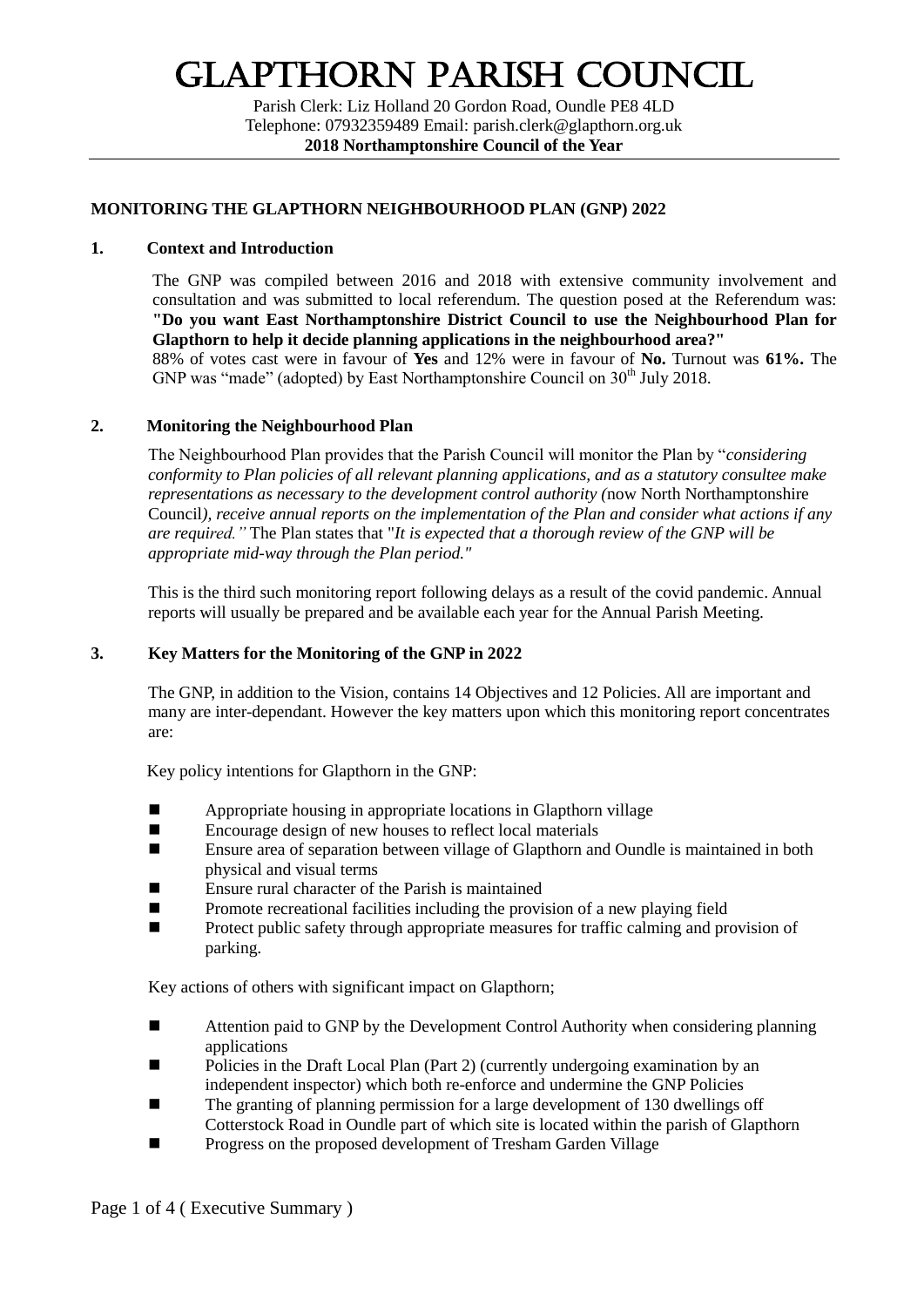The Oundle Neighbourhood Plan failed at public examination and Oundle Town Council has, for the moment at least, decided not to continue with the preparation of a neighbourhood plan.

East Northamptonshire Council ceased to exist on the  $1<sup>st</sup>$  April 2021 being replaced by the North Northamptonshire unitary council which has become the development control authority.

#### **4. Housing Development in Glapthorn**

The GNP provides that if all the allocated sites are developed then the additions to the housing stock over the full Plan period 2011 to 2031 would be 38.

The Draft East Northamptonshire Local Plan Part 2 does not prescribe housing requirements in the rural area as such but gives an indicative number for Glapthorn of 20. The Joint Core Strategy sets a rural housing requirement across the district of 820 but the draft Local Plan indicates that at its submission this total had already been exceeded. The draft Local Plan defines Glapthorn as a small freestanding village with a close functional relationship with an urban area (Oundle) and refers to the GNP as having policies to avoid coalescence with the adjoining urban area and the need to direct development to the nearby urban area. The JCS refers to development in the rural areas "being limited to that required to support a prosperous rural economy or to meet a locally arising need which cannot be met more sustainably at a nearby larger settlement".

Between 2011 and July 2018 planning permission was granted for a net 16 new dwellings in Glapthorn (18 with 2 demolitions). Since then the following planning applications for additional dwellings have been determined:

17/02358/OUT – White Cottage Main Street 18/1/18 1 x new 4 bed dwelling REFUSED

17/02437/OUT – land adjacent to the Cottage Benefield Road 9/2/18 Erection of a terrace of 3 new dwellings (2 x 3 bed and 1 x 1 bed) GRANTED

18/01496/FUL – land adjacent to the Cottage Benefield Road 2/8/18 2 x new 4 bed dwellings GRANTED

18/00895/FUL and 00896/LBC – Manor Farm Cotterstock Road 28/6/18 Conversion of agricultural buildings to 4 residential dwellings (1 x 4 bed and 3 x 3 bed) GRANTED

19/02055/FUL – Leverton Oundle Road 31/1/19 1 x new 3 bed dwelling GRANTED

19/00549/FUL – Land adjoining the Manor House Cotterstock Road 23/5/19 Removal of agricultural building and construction of 1 self build residential dwelling REFUSED

19/00712/PDU – Land at rear of Bourne House, Main Street 30/8/19 Change of use of agricultural building to dwellinghouse REFUSED

20/00148/FUL – Land adjoining the Manor House Cotterstock Road 17/7/20 Removal of agricultural building and construction of 1 x 3 bed residential dwelling GRANTED

20/01283/FUL – Meadow View off Main Street 16/3/21 Demolition of existing bungalow and construction of 2 detached dwellings (1 x 5 bed and 1 x 3 bed) GRANTED

21/00139/FUL - An application for 2 x 3 bed and 3 x 2 bed dwellings at Manor Farm Cotterstock Road was withdrawn on 26/3/21.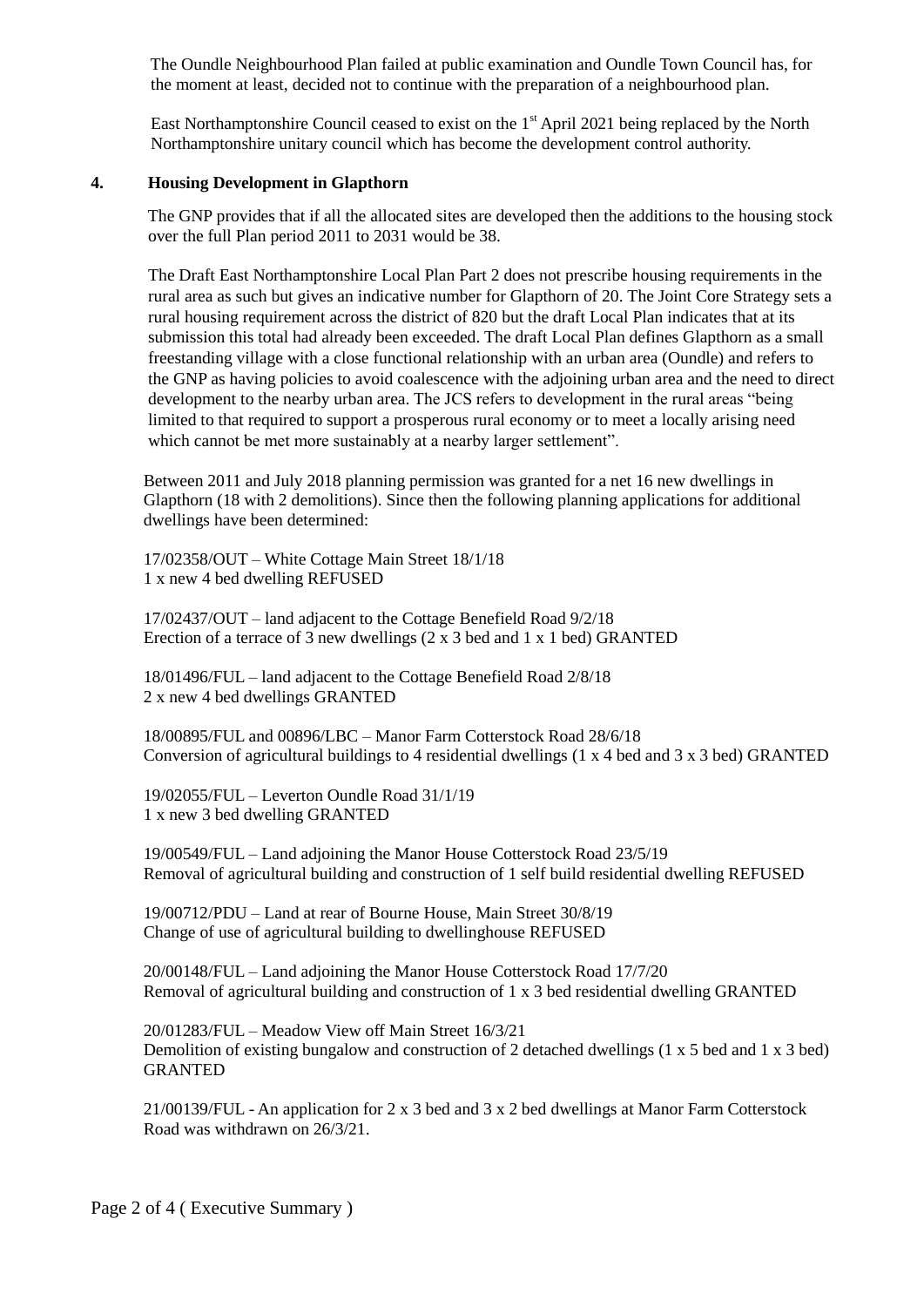19//01327/FUL - An application for outline planning permission for 130 dwellings on former agricultural land off Cotterstock Road, Oundle was GRANTED on 12/6/20. It is anticipated that approximately 60 dwellings will be constructed on that part of the site that lies in Glapthorn parish.

#### SINCE THE LAST REVIEW

21/01097/FUL – A revised application for 5 dwellings  $(2 \times 3 \text{ bed} \text{ and } 3 \times 2 \text{ bed})$  at Manor Farm, Cotterstock Road was GRANTED on 14/9/21.

21/00966/REM – land off Cotterstock Road, Oundle

the application for the approval of reserved matters pursuant to the grant of outline planning permission was GRANTED on 28/2/22 and, therefore, the developers now have permission to construct 126 dwellings on the site with 4 self-build dwellings.

## **5. Commentary on Planning Applications and Decisions**

Excluding the grant of planning permission for the site off Cotterstock Road, Oundle the applications prior to the current review were broadly in conformity with the GNP except for 18/01496/FUL with permission granted for two four bed houses rather than for smaller units.

 The grant of planning permission for the site off Cotterstock Road where substantial residential development will take place within the parish but in a location immediately adjacent to the built environment of Oundle and wholly detached from the existing built environment of the village is not considered to be in line with the GNP and its aspirations. It represents a further residential development in the parish immediately bordering the built environment of Oundle, the other being Old Farm Close, which is seen as representing an unacceptable degree of coalescence, The council will consult on whether it would be in the interests of the village for the Parish boundary to be redrawn so that both sites are wholly contained within the parish of Oundle.

 The application for 5 dwellings at Manor Farm, Cotterstock Road was on land allocated for such residential development in the GNP. It was pleasing that the applicant provided for 5 dwellings none of which were of four bedrooms or more.

At the time of this review there is an application for three dwellings  $(1 \times 4 \text{ bed} \text{ and } 2 \times 3 \text{ bed})$  and west of Southwick Road and North of Braesby Lane (NE/22/00254/FUL). This site was allocated for such development in the GNP. The applicant suggests the extension of the thirty mile per hour limit to beyond the proposed new single entrance to this development.

 The style of new dwellings in recent years and the materials used have generally been consistent with the Neighbourhood Plan Policy 10 – Design Principles with the result that the new building stock has enhanced the Parish. However there is a preference amongst developers for larger dwellings (4 bedroom plus) which is contrary to the NNJCS assessment of housing need and not in accordance with the GNP Policy 3 that *"proposals must demonstrate how they respond to the particular need for smaller properties and those suitable for retired villagers."*

The Glapthorn Neighbourhood Plan expressed concerns about the potential pace of development in the Parish. The development control authority has made decisions both consistent with and inconsistent with GNP policies and there are real concerns about the weight given to Neighbourhood Plan Policies. The Parish Council will need to be vigilant in seeking adherence to the Plan in the future.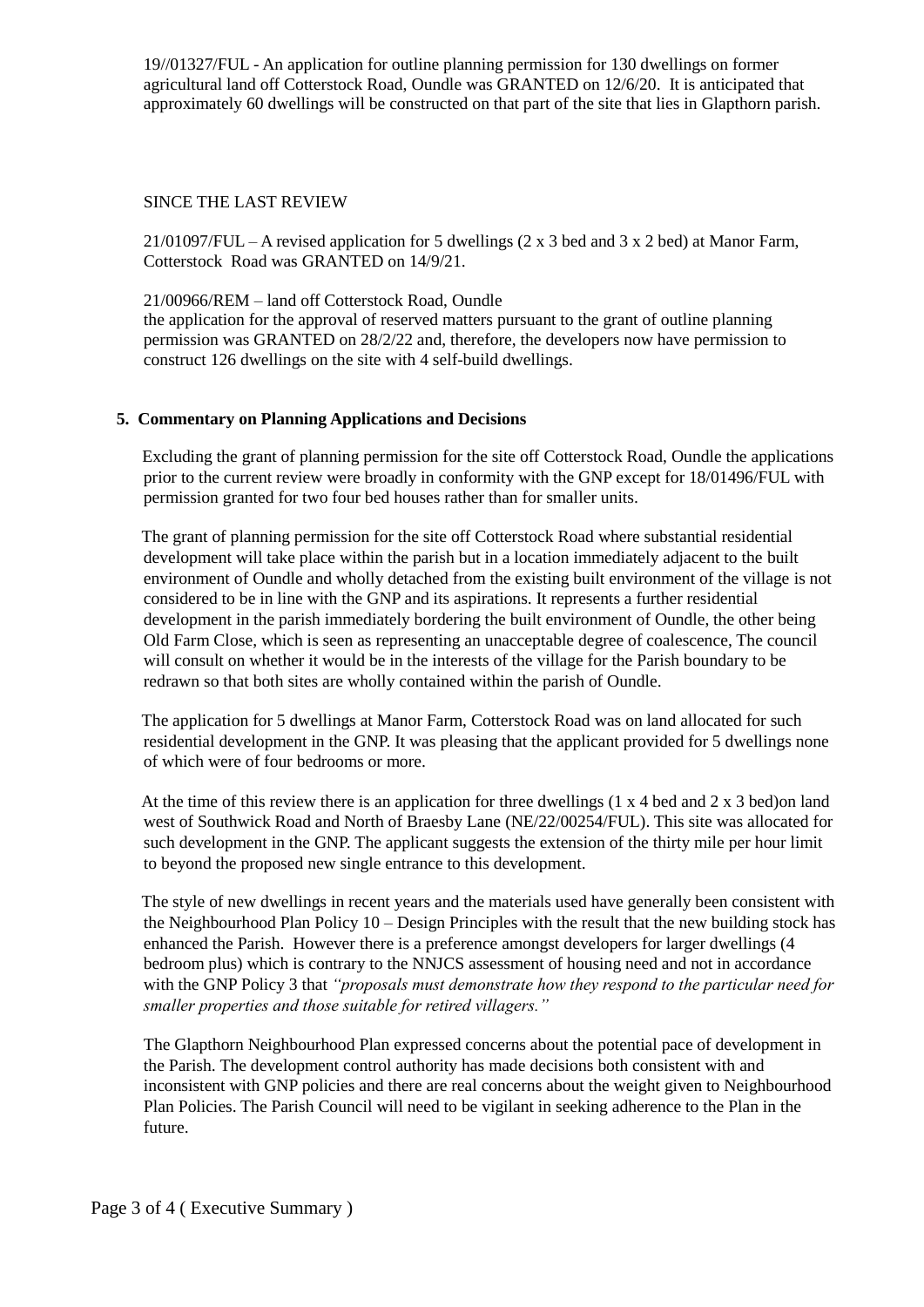# **6. Matters of Concern with Regard to Planning Decisions**

Glapthorn Parish Council is, of course, only a consultee in the consideration of planning applications. The Parish Council has to rely upon the development control authority (or the Planning Inspectorate in the case of appeals) to adhere to the policies of the GNP. The Parish Council has very limited options available to it should NNC or the Planning Inspectorate not apply GNP Policies as intended or at all.

Experience during the period of producing the Neighbourhood Plan and since the adoption of the Plan in July 2018, has prompted the Parish Council to express its concerns to the development control authority about the effectiveness of the GNP (see copy correspondence attached)..

## **7. Consultations on East Northamptonshire Draft Local Plan Part 2**

The Draft East Northamptonshire Local Plan Part 2 was submitted to the Secretary of State for Housing Communities and Local Government (Planning Inspectorate) on the 29<sup>th</sup> March 2021 and is currently undergoing examination by an Inspector . There are two key issues of concern:

- **The Draft Local Plan allocates 130 dwellings to the site off Cotterstock Road. This site spans** the Glapthorn / Oundle boundary. The Parish Council had strong reservations about the residential development of this site and its impact upon both Oundle and Glapthorn.
- **The Draft Local Plan does not adequately address the infrastructure implications of further** residential development especially for rural areas.

# **8. GNP Policy on the promotion of recreational facilities including a Playing Field for Glapthorn**

GNP Policy 12 and Objective 13 *(to promote recreational facilities including provision of a new playing field in conjunction with the school and a children's play area …)* showed that the community wanted the Neighbourhood Plan to be about more than just housing numbers. Since the Neighbourhood Plan was "made" in July 2018 planning permission has been obtained for the playing field which is now open and also features a children's play area and adult outdoor gym and a car park which is open to all.

 Since the GNP was "made" the publicly accessible Windy Spire pocket park has been created off Main Street providing a further enhancement of the village.

# **9. GNP Policy 4 on rural diversification**

Since the GNP was made application 19/01872/FUL has been GRANTED (16/07/2020) for a change of use from agriculture to equestrian in respect of land off Benefield Road with the erection of a stable block and hay barn and the creation of an all weather outdoor arena with temporary worker's dwelling and associated car parking and landscaping. As a result of this development the Parish Council is investigating the possibility of extending the thirty mile per hour speed limit further away from the village to beyond the entrance to this facility.

# **10. Overall Conclusions from Monitoring of the Glapthorn Neighbourhood Plan**

The Glapthorn Neighbourhood Plan has clearly provided an important policy context for the consideration of planning applications and has facilitated bringing forward development proposals on suitable sites thereby contributing towards meeting the housing needs in the Parish and wider district. The Neighbourhood Plan has set out a clear set of principles in the Policies for site location, relationship of development to the existing built form of the village and respect for the current extent of separation from Oundle.

There are some matters of serious concern, notably:

Page 4 of 4 ( Executive Summary )